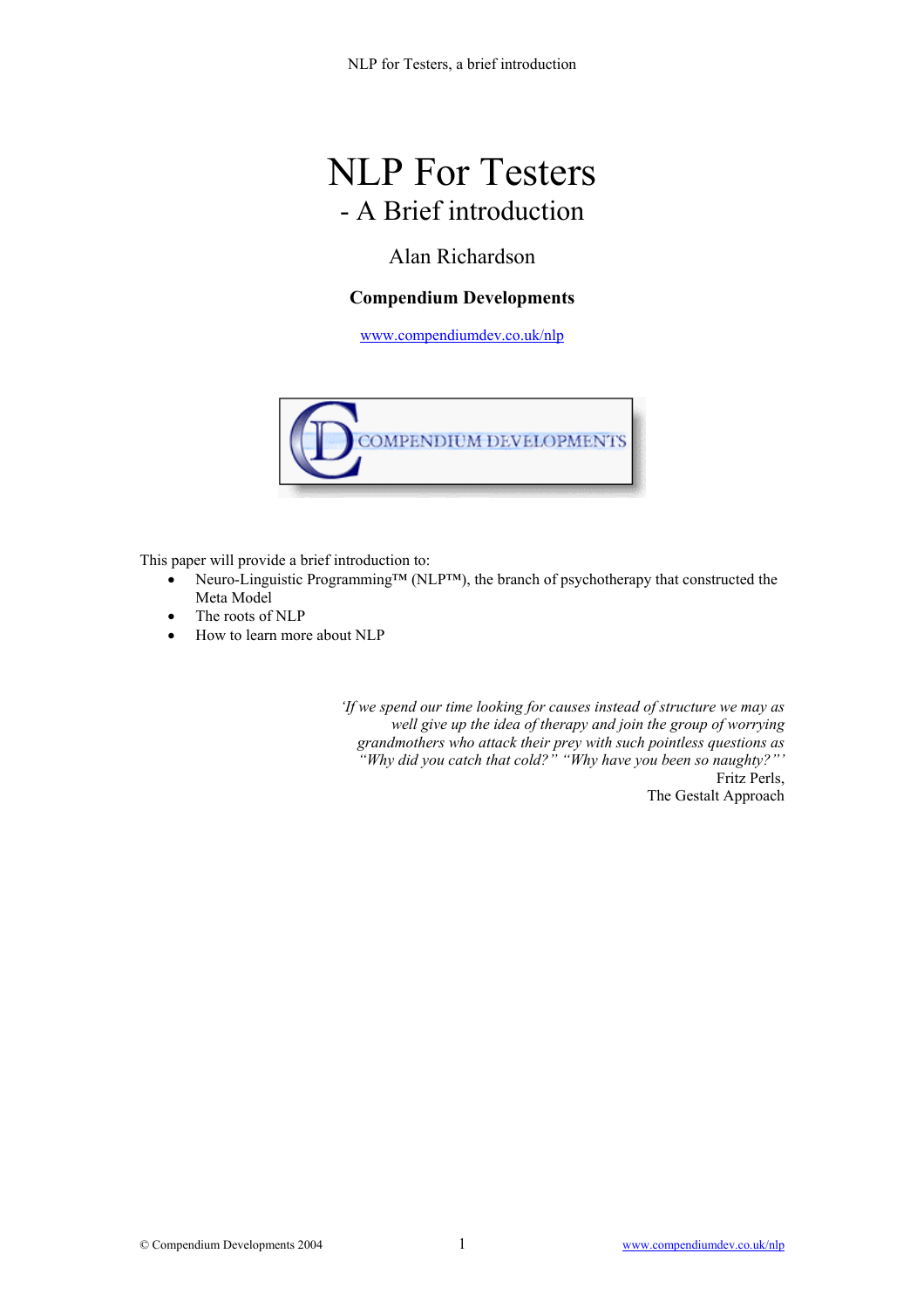# **Introduction**

Software testing is a skilled profession. Some of our skills are described in testing books, some are people skills, and some are skills that we can learn from interdisciplinary study.

I have found a good source of learning skills useful to my testing, has been in books explaining psychotherapeutic processes and the questioning skills used by therapists.

When doing software testing we learn about, and build up a model of, the system under test. A model helps us identify what questions we need to ask next of that system. Parts of the model are from our experience of similar systems; parts are from requirements and specifications. And parts of the model are built based on our observations of the systems' responses to our questions – our usage and our testing.

#### **What is NLP?**

*"When dealing with the insane, the best method is to pretend to be sane."*  Hermann Hesse **(1877 - 1962) (attributed)**

NLP is used in many fields of endeavour, from sales, and training, through to therapy and hypnosis.

The developers of NLP describe it as "the study of the structure of subjective experience and what can be calculated from that". Back in the '70s, the developers of NLP studied the most effective psychotherapists that they could find, to identify how those psychotherapists were able to achieve amazing results with their clients.

The initial study of these therapists resulted in a model of language and communication called the 'Meta Model': the questions (or challenges) that therapists used and the client responses that resulted from, or led to, those questions being asked.

NLP makes accessible some of the techniques of psychoanalytical luminaries such as Virginia Satir, Milton Erickson, Frank Farrelly and Fritz Perls.

#### *A quick note about therapy and software testing*

When psychotherapy works, it gives the client choices about their life. The essence of the therapeutic process is to help the client realise that they have choices and give them whatever skills and resources they need to help them make those choices effectively.

The Meta Model gives therapists choices in how they approach therapy.

In 1948 Theodor Reik wrote 'Listening with the Third Ear', an analysis of the experience of a Psychoanalyst. 'Psychologists…are born, not made. Psychological interest and the gift for psychological observation are as inborn as a musical sense or a mathematical talent. Where it is not present, nothing – not even courses, lectures, and seminars – will produce it.'

The view that Psychology was a talent and not a skill was pervasive, and in some quarters, probably still continues to this day. In this view Psychology was an unconscious process where 'psychological insights are won either as a result of long and patient mining, or of sudden flashes emerging from unconscious depths'.

Therapy was something that took a long time and could not be taught.

When NLP was being created, Psychoanalysis was going through something of a renaissance. Some therapists were achieving dramatic results, and achieving them quickly, and managing to teach what they were doing. These therapists were looking at 'how' clients were doing what they were doing rather than why they were doing it.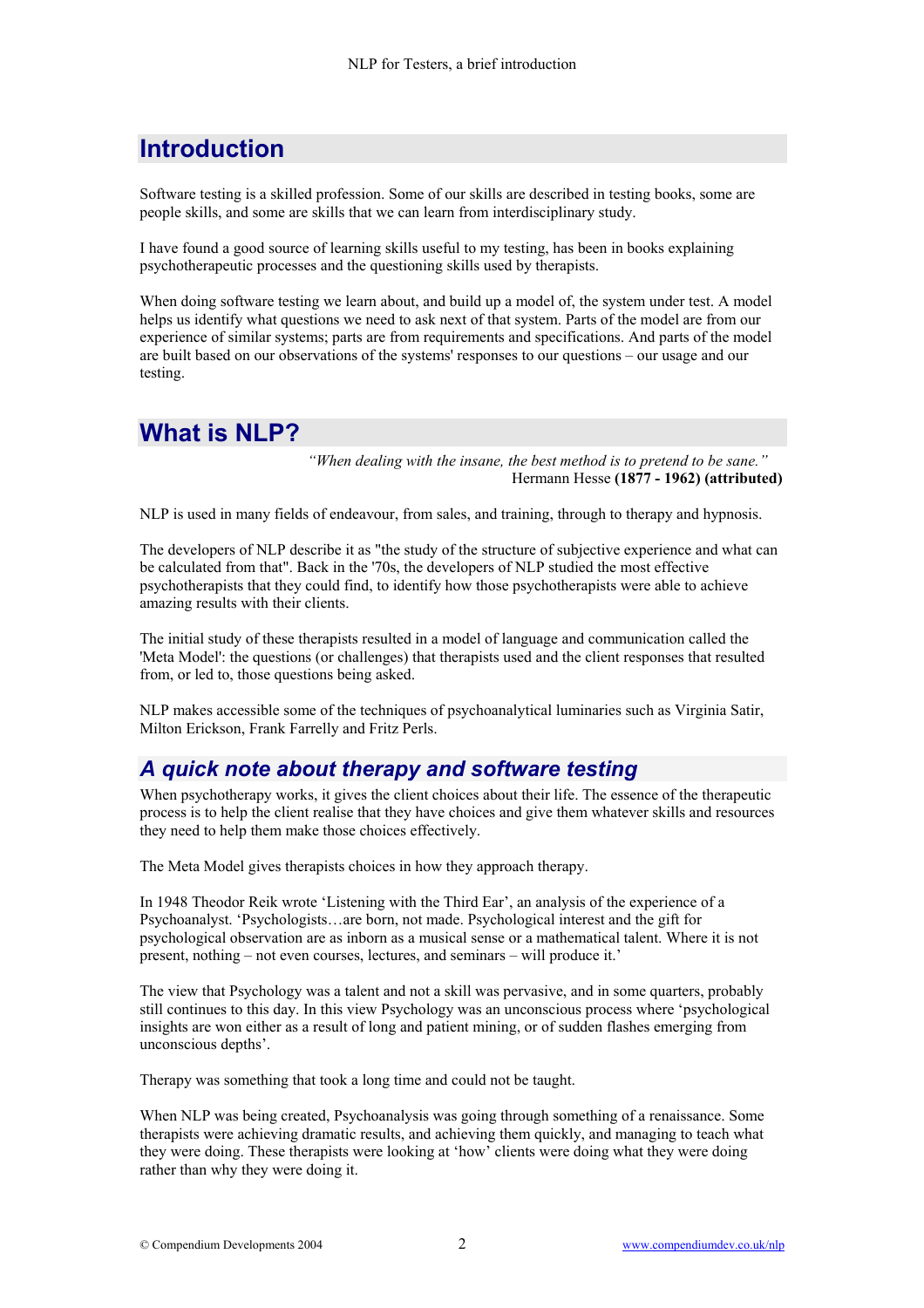NLP set out to learn how these therapists were doing what they did, in order to do it faster and to make it even easier to teach.

I have heard people say that Software Testers are born not made, fortunately I can't attribute this statement to a printed reference as it seems that the writers of Software Testing know that they have learned to do what they do, and that they continue to learn more in order to do it more effectively.

As testers we examine what we do in order to effectively teach others and to learn how to do it more effectively ourselves. NLP set out to do this with therapy and the techniques that they utilised to do that can be applied to Software testing.

NLP pulled together lots of different techniques and models based on psychotherapy in order to be able to apply them. And this was a process of transformation, which was itself subject to deletions, distortions and generalisations. So what we have in NLP is a useful model of the items that it pulled together. As part of a process of interdisciplinary learning, going back to the original sources and identifying portions that were deleted or distorted for the purposes of constructing NLP, is very useful and is one reason for mentioning the roots of NLP.

Therapists do not simply use the Meta Model. The Meta Model is used to query the client's model of the world and when the therapist has a rich enough model, the therapist applies their own therapeutic techniques. The Meta Model is not a replacement for Software Testing techniques; it is one more tool for our toolbox.

### *Madness, People & Communication*

*"Insanity: doing the same thing over and over again and expecting different results."*  **Albert Einstein (1879 - 1955) (attributed)** 

I've seen development companies doing the same thing over and over again and expecting different results. Just because we failed last time doesn't mean it will happen again. "We have learned from our mistakes" as we proceed to repeat them again. I've been on that project and I suspect that you have too.

Software development is all about people and communication, their beliefs and ability to project internal representations externally.

Software Requirements can be viewed as beliefs about software. Our beliefs change over time and we refine them as we learn more about our world and how we interact with it. As beliefs, the requirements are simply a surface structure communication of that belief, and it should come as no surprise that requirements change, or are refined during a development process. Ofttimes we talk to people and assume that they share our beliefs in the same way as we do, because on the surface, our communication appears to match. Sometimes it is only later that we realise that our beliefs did not match at all.

The construction of software requires hallucination on the part of the people involved in the development process. To imagine how the software will be used, and what it will look like.

The software developer has to communicate his beliefs and hallucinations about the software to the computer in a form that the computer can deal with.

NLP (Natural Language Processing) is where computers process human communication, most of the time we communicate to computers in their own language.

NLP (Neuro Linguistic Processing) looks at how people process human communication, how we communicate with ourselves and how we communicate with other people.

Software testing looks at the mistakes that people make when they communicate, mistakes in understanding between what the user says and what the developer hears (which can result in defects in the system), mistakes that the developer makes when they communicate their beliefs to the computer.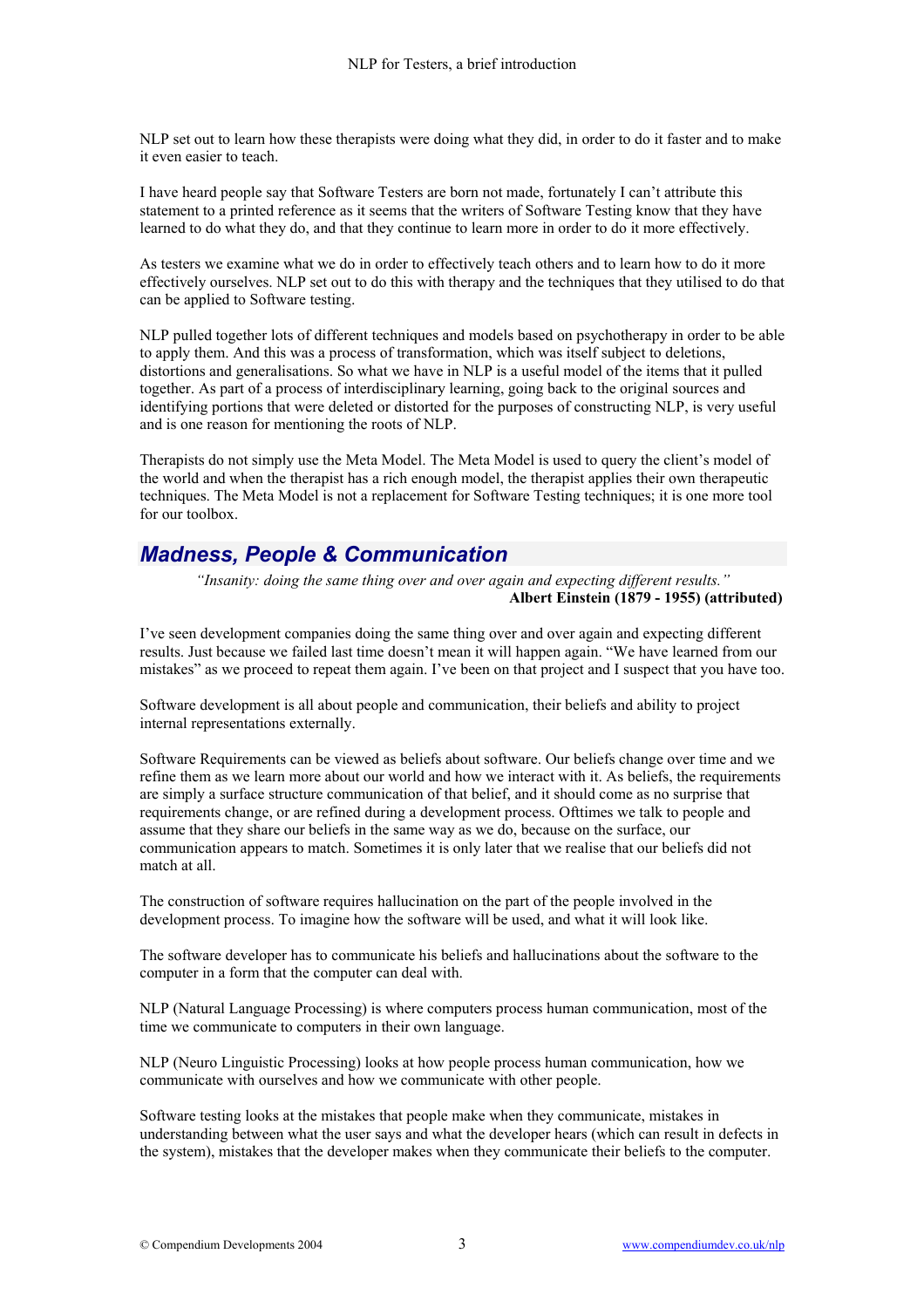# **The roots Of NLP**

NLP arose as a result of modelling effective therapists, studies of system theory and mathematics, and models of human psychology. This section describes four of those therapists work, and one linguistic model of communication.

This provides some groundwork for an understanding of the Meta Model and for future interdisciplinary study.



#### *Transformational Grammar*

*"What transformational grammarians have done is to develop a formal model of our language, a model of our model of our world, or, simply, a Meta-model."* 

> The Structure of Magic Vol 1, Richard Bandler & John Grinder

Transformational Grammar derives from Chomsky's work in linguistics. NLP used the 'surface structure  $\leq$  deep structure' model.

In order to communicate, we transform our deep structure (our model and experience of the world) into a surface structure (the things that we say). The surface structure is not the entirety of our richer deep structure model and we can transform our deep structure model into numerous surface structure representations.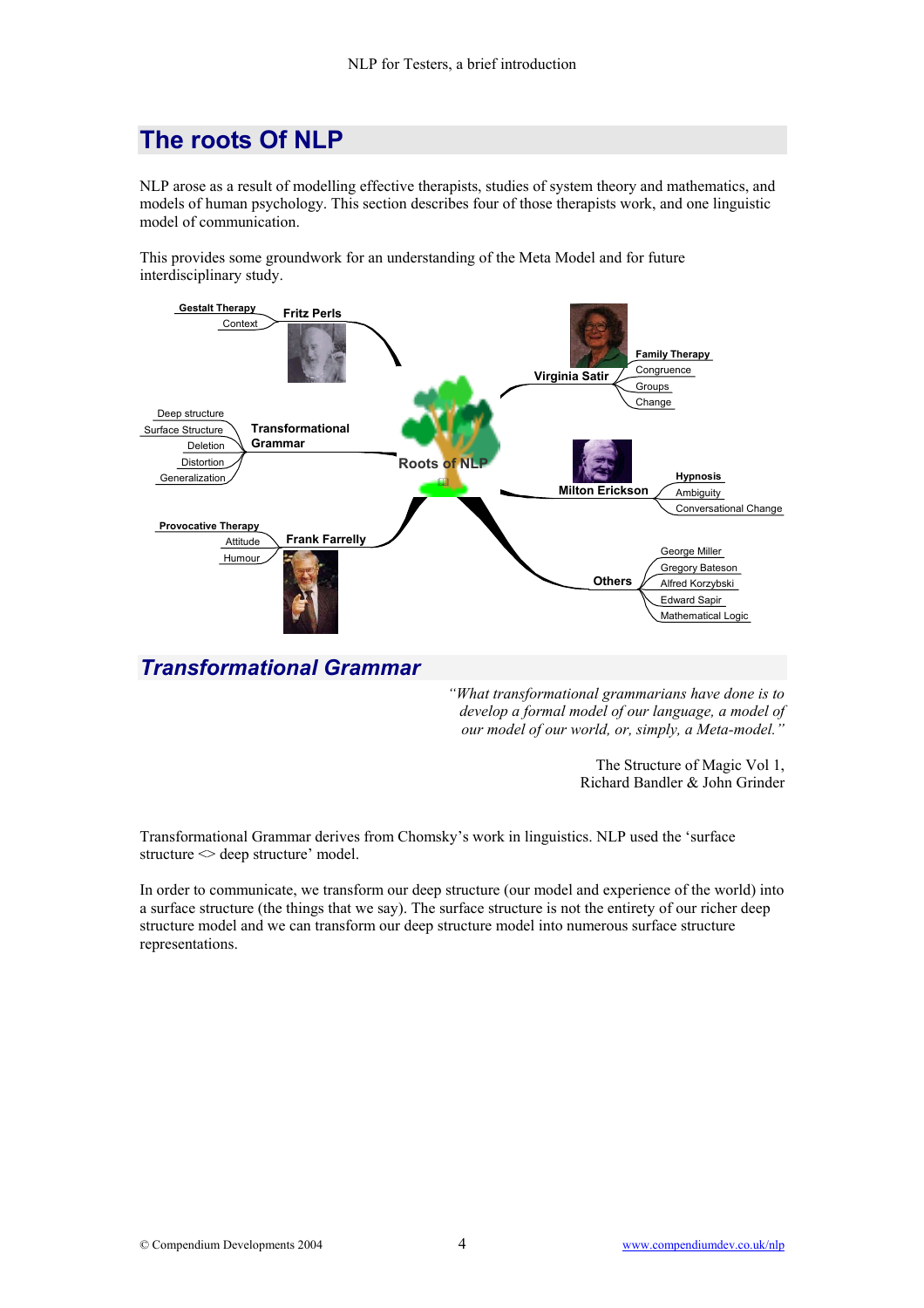

*NLP Deep/Surface Structure Model* 

*"When humans wish to communicate their representation, their experience of the world, they form a complete linguistic representation of their experience; this is called the Deep Structure. As they begin to speak, they make a series of choices (transformations) about the form in which they will communicate their experience. These choices are not, in general, conscious choices." The Structure of Magic Vol 1, pg 35* 

Deletions, distortions and generalisations occur as part of the transformational process so although we may know what we want to say, we somehow can't say it effectively, or we miscommunicate it.

Software Requirements can be thought of as surface structure representations of the User's much richer deep structure representation of the required software.

When using the Meta Model, we analyse the surface structure communication that is presented to us, and then ask a Meta Model question in order to receive more information about the client's deep structure. This is presented to us in the form of another surface structure representation.

The process can help the client understand that they have a richer representation of the world than their surface structure communication suggests.

For Example: "I bought a Computer" is a surface structure representation of a deep structure. The deep structure contains all my memories of buying a computer, the strategies I used to decide which computer to buy, all the computers I discarded before choosing the one that I chose, how I felt buying the computer, how much it cost, was it value for money, what the shop/salesman was like. All of this has been deleted in my transformation from the Deep Structure to the surface structure statement.

The work of various therapists was examined in Transformational Terms to build a model of what processes the therapists used to examine the transformations the client used, and what transformations the therapist applied to the client's statements to produce a response for the client.

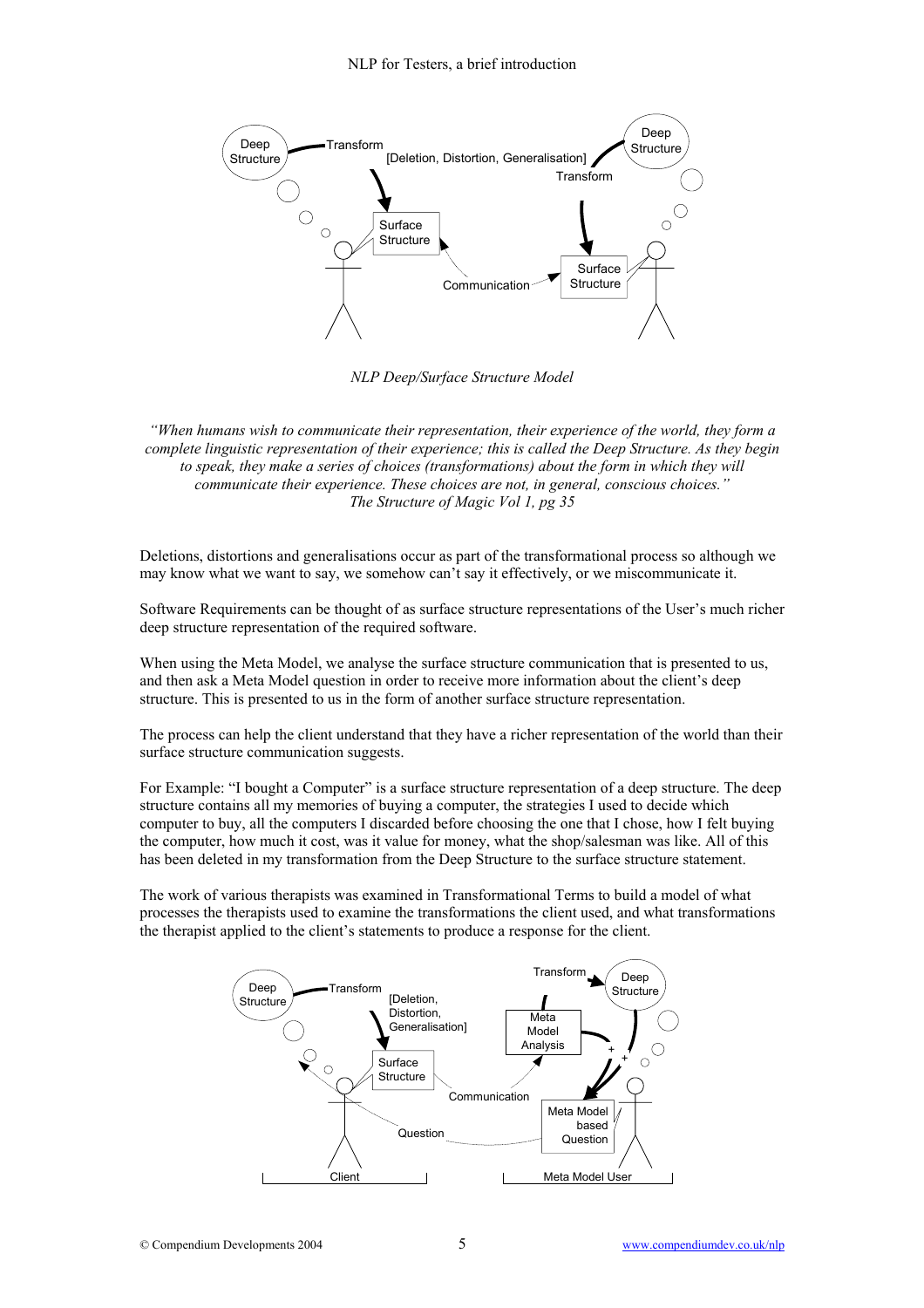*NLP Use of Meta Model*

## *Virginia Satir & Family Therapy*



*"…I too see, hear, feel something, think something, have a past, and have values and expectations; and my body is doing something. You don't really know what I am sensing, what I am feeling, what my past is, what my values are, or exactly what my body is doing. You have only guesses and fantasies, and I have the same about you. Unless the guesses and fantasies are checked out, they become the "facts" and as such can often lead to miscommunications and traps."* 

Virginia Satir The New Peoplemaking

Virginia Satir's work has been brought to prominence in the software world by Jerry Weinberg. Virginia wrote the foreword to Jerry's classic 'Secrets of Consulting' [JW1]. Both 'Secrets' and 'More Secrets' [JW2] are based on Virginia Satir's self-esteem tools but expanded by Jerry. Virginia Satir's work has also been presented to testers as a model of change by Joanna Rothman [JR1], and mention has been made to her work in many Software Testing papers.

Virginia Satir is famous for her work in the realm of Family Therapy, particularly Conjoint Family Therapy where she worked with the whole family as a group. In this way she was tackling the relationship dynamics of the whole group and helping each member of the group see the position of the other people in the group.

Of all the people that influenced NLP, Software Testing has already been influenced by the work of Virginia Satir. This might suggest that the other therapists modelled by NLP could have some relevance to Software Testing too.

*Congruence, Self Worth, Parts Party, Group Dynamics, Growth Model, Survival Stances, Change Model*

#### *Milton Erickson & Hypnosis*



*"In everyday life you overhear people saying to themselves, "Now just how did I do that?" What they mean is, they don't know how they did it. They have only an incomplete view of how they did it. They then have to recover, step by step, the manner in which they did it."* 

> Milton H. Erickson Hypnotic Realities

Milton Erickson was incredibly influential in the field of Hypnosis and there is a whole field of hypnosis called 'Ericksonian Hypnosis' based on his work with non-inductive hypnosis.

Erickson influenced NLP based on his approach to communication and leading people to different states of trance in a conversational manner. His approach was modelled in 2 NLP books 'Patterns of the Hypnotic Techniques of Milton Erickson' volumes 1 & 2 in a model known as the 'Milton Model'. The Meta Model is used to remove ambiguity in communication whereas the Milton Model is used to create ambiguity in communication in order to induce trance and communicate via metaphor.

It sometimes seems to me that software development documents have been produced in accordance with the Milton Model to deliberately induce states of trance and harness the power of ambiguity. So that everyone thinks they agree on the contents and yet each person has managed to personalise it and create their own conflicting model of it. Software Testing documentation is not excluded from this statement, watch what happens when you hand someone a document and say "This is my testing strategy" – did you notice their eyes just glaze over?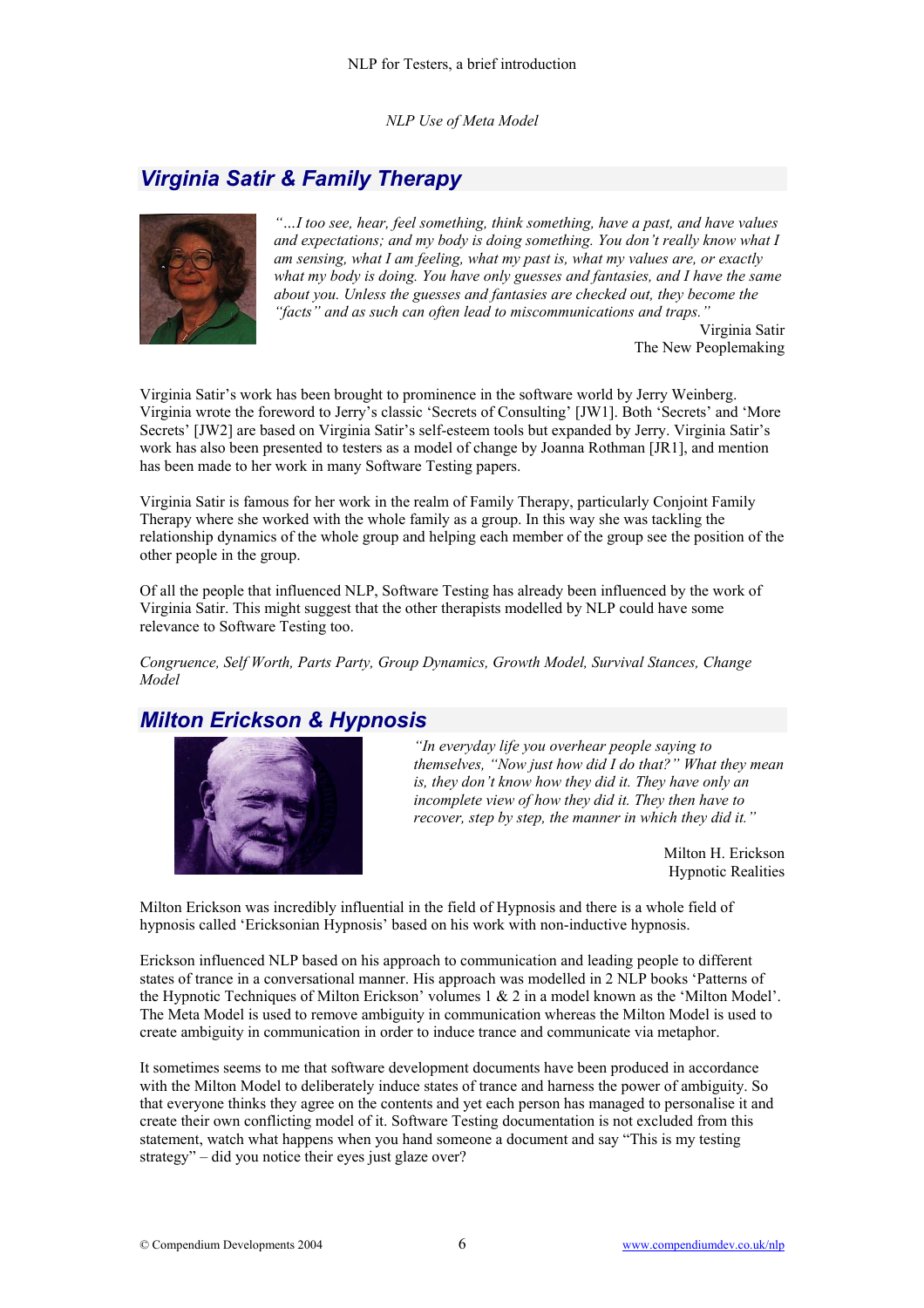#### *Fritz Perls & Gestalt Therapy*



*"…contact always occurs on the surface, it is the surface that the therapist must see. But make no mistake about it, that surface is much broader and more significant than the orthodox therapist will admit. First of all, their preconvictions prevent them from seeing much of it. And second of all, they tend to take it for granted, to talk about it contemptuously as 'obvious.' This is where they make their biggest mistake. As long as we take anything for granted and dismiss it as obvious we have not the slightest inclination to make a change nor do we have the tools with which to do it."* 

Fritz Perls, The Gestalt Approach

The context in which we apply our trade as testers is become more widely discussed in the testing literature. Gestalt therapy deals with the context that the client deals with, reconnecting their context to what is actually happening now instead of what they want to happen or what they imagine is happening, or constantly dwelling on what has happened. Moving from their representation of the world to become aware of the world.

Fritz would ask his clients to fill in the gaps in their experience to explore the Gestalt of their experience. To help identify the communication elements that were not communicated.

Test Process Improvement can be viewed as a process whereby we connect our testing process to the 'Now' of the software development process. Become connected with and aware of the realities and the needs of our context, to perform more appropriately in that context and improve our dealings with it.

*Context, Analysis, What is happening now instead of idealised representations of what should be happening, Awareness* 

#### *Frank Farrelly & Provocative Therapy*



*Q.: Do you keep provoking the client or do you drop this in the fourth stage of process when the client is bringing in a lot of data that he's changed?* 

*R.: Why quit betting on a winning horse? No, I keep it up. Clients by this time will usually ask the therapist to be friends and "straight" with them, to which the provocative therapist characteristically responds, "Friends!? Do I look like the kind of guy who would take an emotional crip home to dinner? For my hourly fee I'll talk with you, but be friends…? Come on, be reasonable now"*

Extract from Question & Response #24 Provocative Therapy, [www.provocativetherapy.com](http://www.provocativetherapy.com/) Frank Farrelly and Jeff Brandsma

Frank Farrelly expanded the remit of therapy to include humour, honesty and provocative statements.

His aim being to provoke the client into

- affirming their self worth,
- asserting themselves appropriately,
- defending themselves realistically,
- engaging in reality testing and adaptive responses
- engaging in risk-taking behaviours in personal relationships, especially communicating affection and vulnerability.

Software Testing communication can be perceived as provocative by other roles involved in the software development process. Reading Frank Farrelly may give you ideas on how to harness that and use it deliberately so that you provoke when you want to, and avoid provocation when you don't

*Attitude, Honesty, Courage in our dealings with people*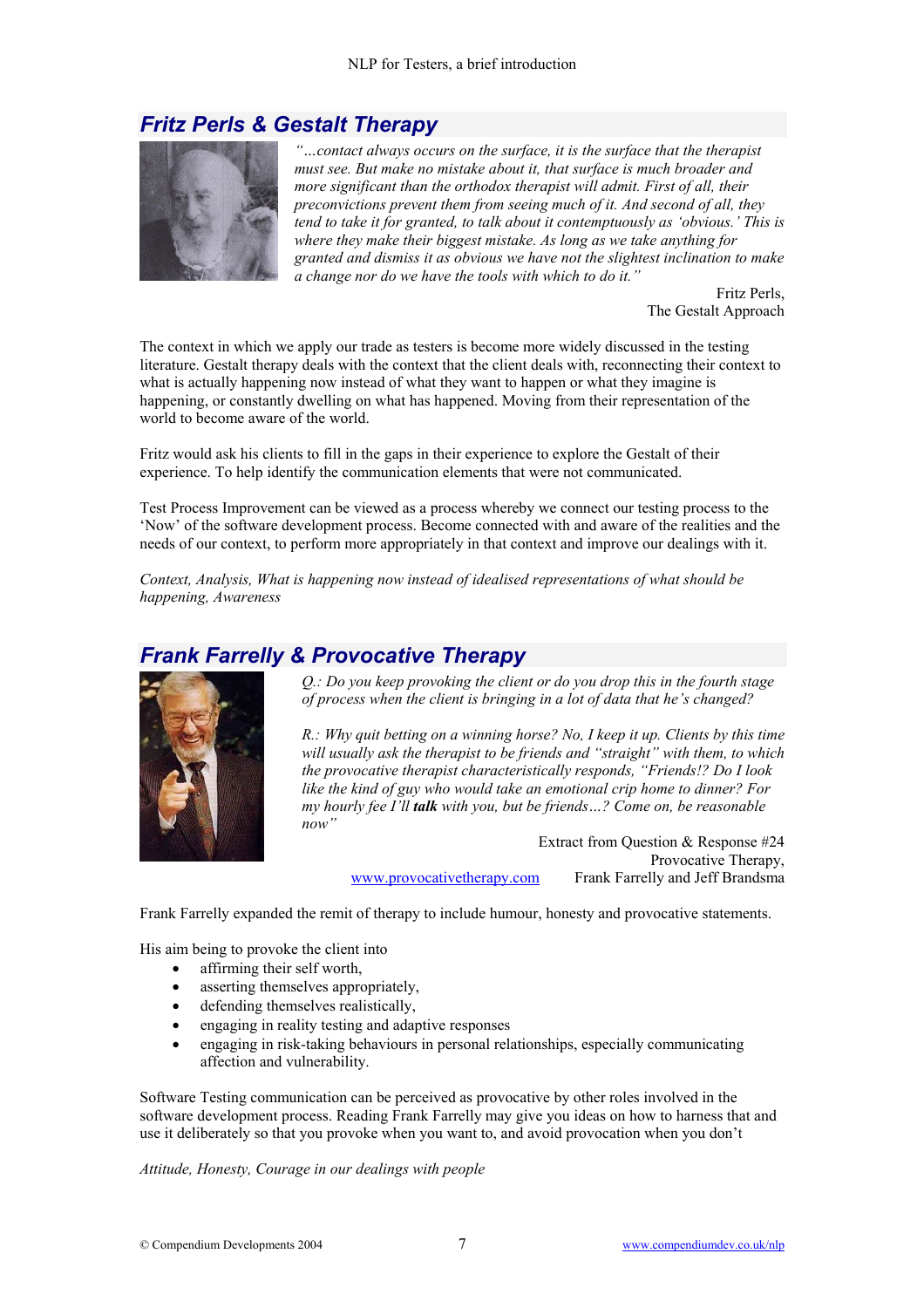# **Future Learning**

NLP is a TM'd commodity, as such it is a heavily packaged and well sold item. New books on NLP appear on a weekly basis and there are some very expensive courses that you can go on. Choose what to buy well and research the courses and books before committing to them.

Remember that the people who invented NLP did it by reading the books and papers of the practitioners that they wanted to study. They studied videos of those practitioners, build up models of their approaches and tried using those models and refined them until they worked. That avenue is still open to you. Self study and going back to the roots and sources of NLP is still a possibility.

### *Training*

If you are going to be trained in NLP then make sure that you study some NLP before you go for training. This way you will understand the broad scope of the subject and be familiar with some of the terminology.

And if you are going to be trained in NLP then find a course that has some of the original founders of NLP doing the training. This way you can avoid the Chinese whispers training effect – being trained by someone who was trained by someone who was trained by … someone who created NLP.

Do some research to identify if you respond better to the Bandler approach to NLP or the Grinder approach to NLP and find a course to suit.

Training can be enormously beneficial in this area, NLP is a doing skill and training will give you the opportunity to put into practise some of the techniques that you have read about. I have invested in being trained in NLP, and if you are keen to learn then I recommend some training.